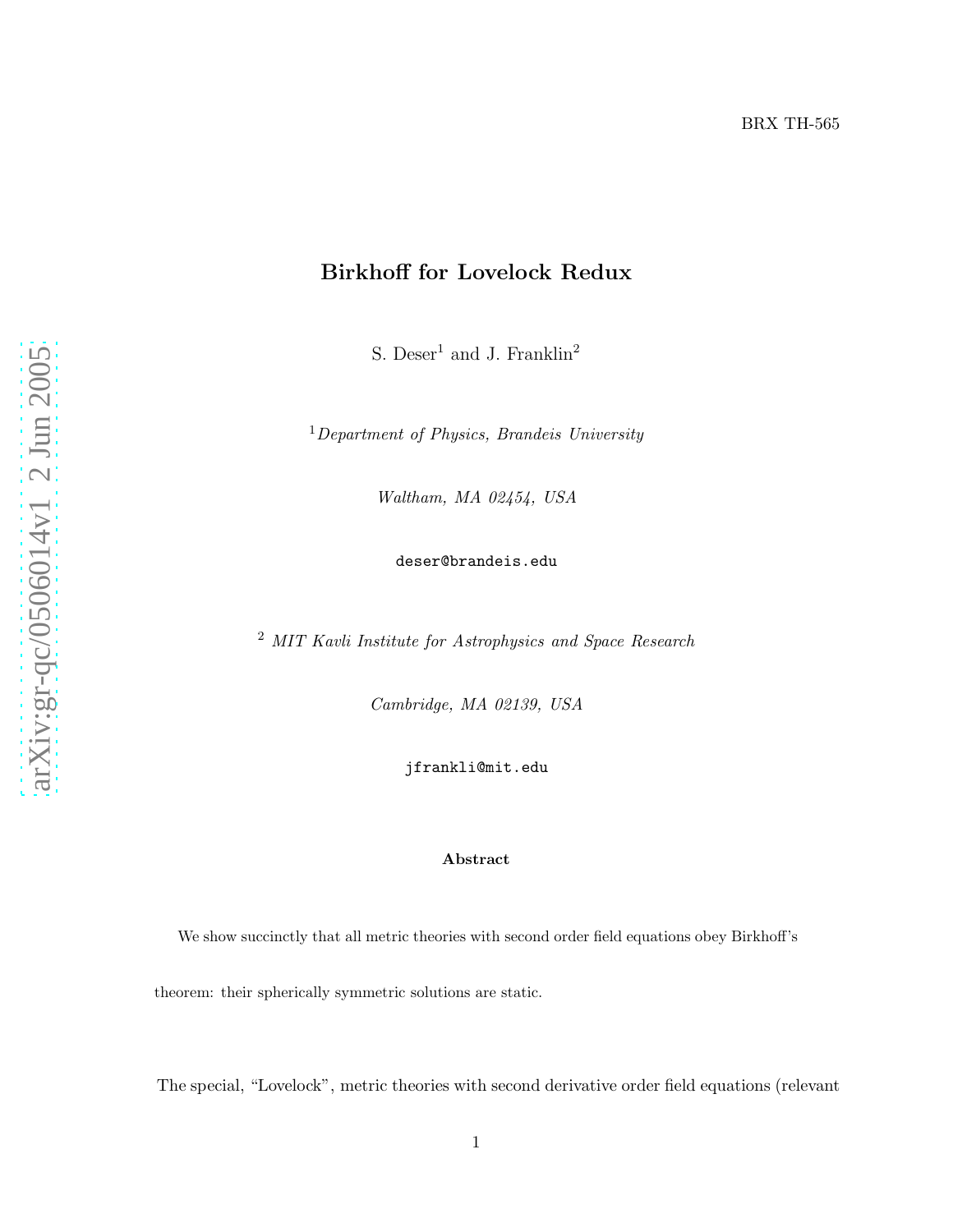details, and the original references, may be found in [1], whose notation we use.) obey Birkhoff's theorem: their spherically symmetric solutions are static [2, 3]. In this note, we provide an alternative derivation of the theorem, using the approach of [4], where historical references-and justification of our shortcuts-are given. We also show that the apparent counterexamples to Birkhoff in tuned combinations of Lovelock actions found in [2, 3] are merely deSitter vacua, such as can always be introduced by tuning any action polynomial in curvatures.

We will focus on the single relevant, (0r), "radial energy flux" field equation, using the metric ansatz

$$
ds^{2} = -ab^{2}dt^{2} + a^{-1}dr^{2} + r^{2}d_{n}\Omega + 2fd\theta dt
$$
\n(1)

where  $(a,b,f)$  depend on  $(r,t)$  and  $d_n\Omega$  is the unit n-sphere interval. As we shall see, the seemingly

superfluous  $f \sim g_{0r}$  component's variation provides precisely the required field equation. The

Lovelock actions of order k in  $D = n + 2$  dimensions are defined as

$$
I_k = \int d^D x \, \mathcal{L}_k \equiv \int d^D x (-g)^{-1/2} \epsilon^{\mu_1 \dots} \epsilon^{\nu_1 \dots} R_{\mu_1 \mu_2 \dots} \dots R_{\nu_{k-1} \nu_k \dots} g \dots \dots g \, . \tag{2}
$$

There are k curvatures, whose 4k indices contract with the 2D  $\epsilon$ -indices; the indicated metrics soak up the rest.  $\mathcal{L}_k$  vanishes for  $D < 2k$  and  $I_k$  is a topological invariant at  $D = 2k$ . The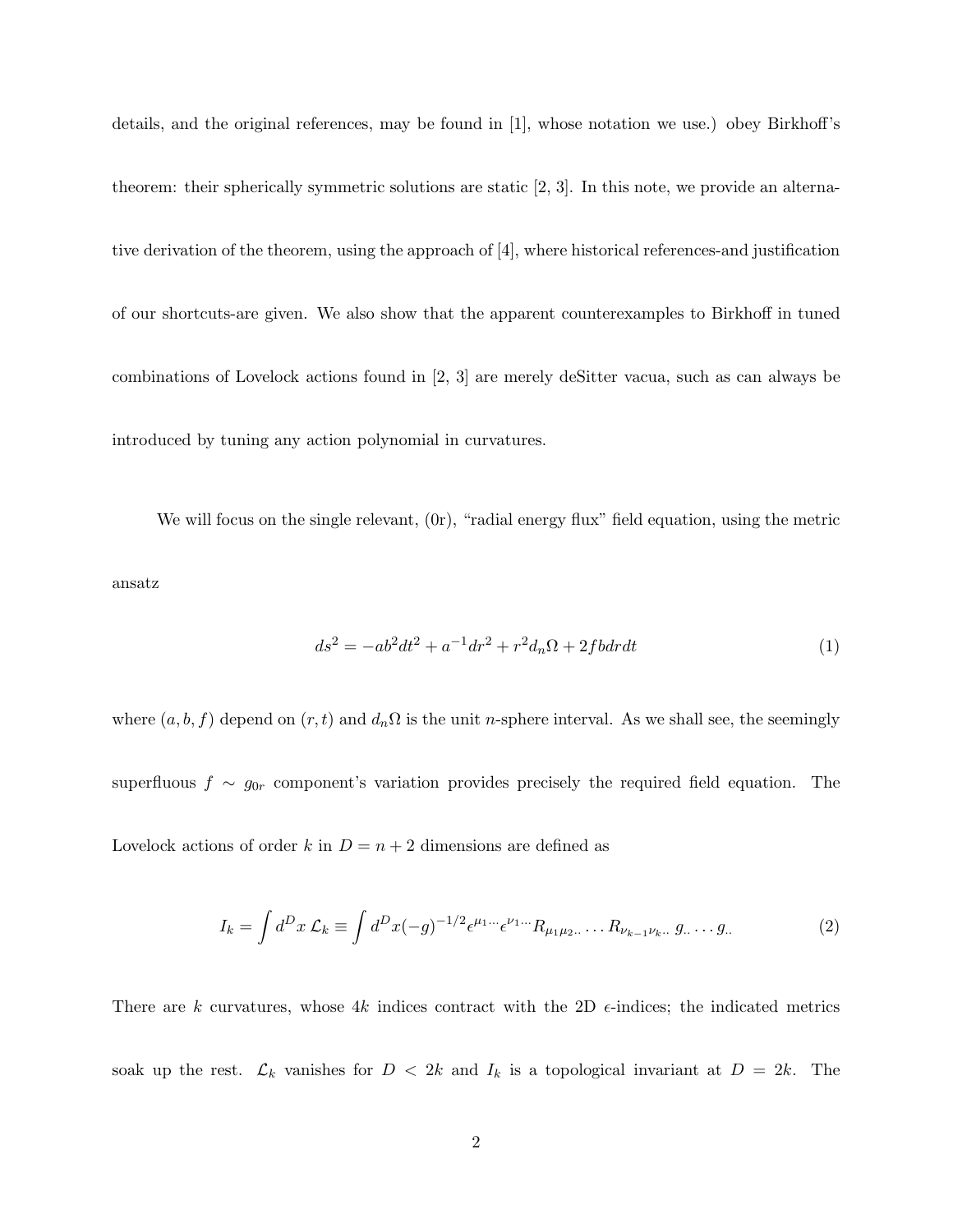Palatini,  $\delta R \sim DD\delta g$ , and Bianchi,  $R_{\mu[\nu\alpha\beta;\lambda]} \equiv 0$ , identities guarantee that only the variations of the explicit metrics (but not those of the R's) survive, leading to field equations  $\mathcal{G}_{\mu\nu} = 0$  algebraic of order k in the curvatures but without explicit derivatives. The leading,  $k = 0, 1, 2$  actions are the cosmological, GR and Gauss–Bonnet terms. The form of every  $I_k[a,b]$ , upon inserting the above metric, first at  $f = 0$ , is [1]

$$
I_k[a,b] \sim \int dr b[r^{n+1}\psi^k]', \qquad r^2\psi = (1-a)
$$
\n(3)

where primes denote radial- (and dots will mean time-) derivatives. Note first that, even though we have not assumed time independence of  $(a, b)$ , only spatial derivatives (that there is only one prime, rather than two, is peculiar to Schwarzschild gauge.) survive [5]. Further, (3) will be unaffected by subsequent inclusion of  $f$ , since the latter will only be used as a Lagrange multiplier to deliver the  $(0r)$  equation, then set to zero, to recover the 2-function  $(f = 0)$  metric. We learn from varying (3) with respect to a that  $b = b(t)$ , which means it can be removed entirely by using the residual timegauge choice  $b(t)dt = d\tilde{t}$ . [Thence our unusual, but legitimate, parametrization of  $ds^2$ .] Varying with respect to b fixes  $a(r,t)$ , e.g.  $a = 1 - 2m(t)/r^{n-1}$  in GR; the notation emphasizes that m's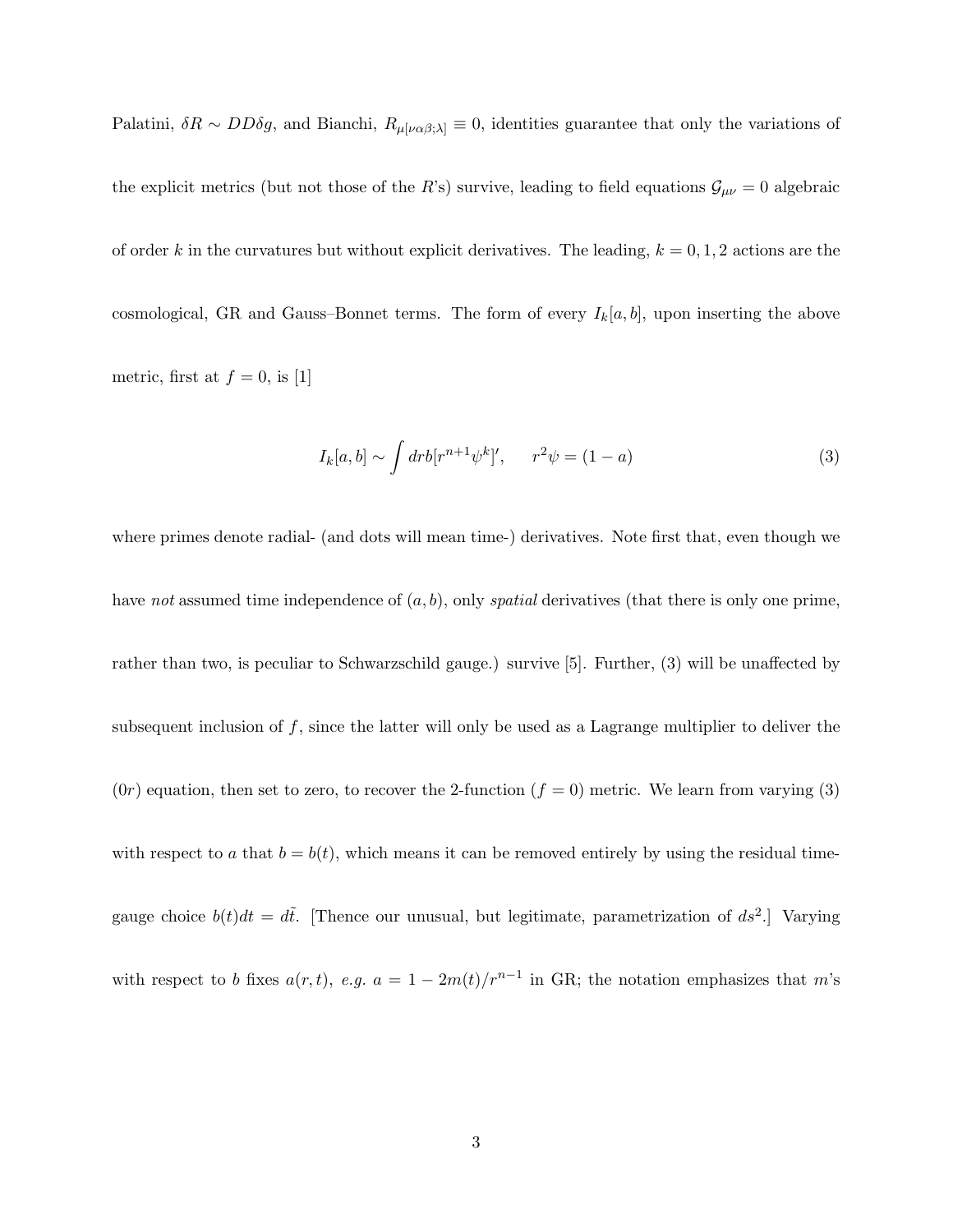time-dependence is as yet undetermined. For that, we need the final, f-field equation,

$$
\left. \frac{\delta I_k[a, f]}{\delta f} \right|_{f=0} \equiv F_{k-1}(a)\dot{a} = 0 \tag{4}
$$

where we can use the now known  $(a, b)$  to remove b altogether and as explained, f has also been set to 0 after variation. We have-legitimately-anticipated the form of this equation, simply because it must have exactly one time derivative and only depends on  $a(r,t)$ . So Birkhoff is proved, unless  $F_{k-1}(a) = 0$ , which is certainly impossible for any one k or we would have lost an entire field equation! We will show below that this is also the case for all linear combinations,  $\sum_k c_k I_k$ . So the only work required is to justify that (4) follows from (2) at  $b = 1$ ,  $f = 0$ . In varying the action to get its  $(0r)$  part, we need not keep the explicit  $(-g)^{-1/2}$ , since  $\delta ln(-g) = g^{\mu\nu}\delta g_{\mu\nu}$ . The  $(D - 2k)$   $g_{\mu\nu}$  factors of (2) all vary identically, so we find

$$
\frac{\delta I_k}{\delta g_{0r}} \equiv \mathcal{G}^{0r} \sim \epsilon^{0\cdots} \epsilon^{r\cdots} g \ldots g R \ldots R \Big|_{f=0} = 0. \tag{5}
$$

Because  $g_{0i} = 0$ , the remaining  $g_{\alpha\beta}$  must all be spatial (since only one "0" index is available); then all curvatures but one are purely spatial, the remaining one being  $\sim R_{0ijk}$ .

For orientation, let us briefly consider (5) in Riemann normal coordinates: the  $R_{ijk\ell}$  are proportional to a and its radial derivative, while  $R_{0ijk} \sim (\dot{g}_{ij,k} - \dot{g}_{ik,j})$  has a single  $\partial/\partial t$ . Hence, we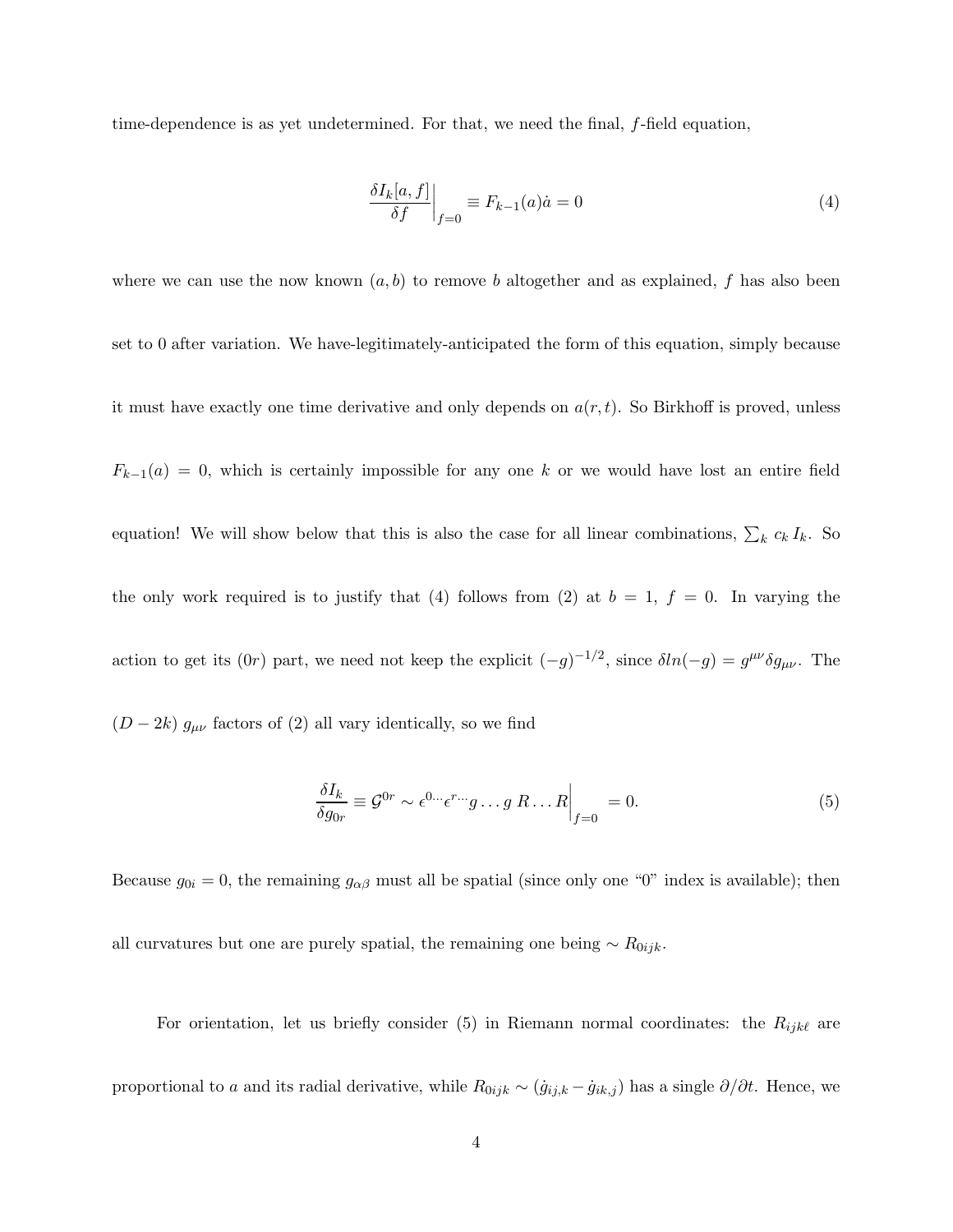are morally assured that the "guess" (4) is correct, and indeed that  $F_{k-1}(a)$  is just the  $(k-1)$ <sup>th</sup>

power of  $F_1 = (1 - a)$ , the Einstein value. The Appendix confirms this: all spatial curvature components depend on  $(1 - a)$  and  $(1 - a)'$ .

Finally, we turn to generic Lovelock combinations whose actions are of the form [1]

$$
I = \sum_{k=0}^{N} c_k I_k = \sum_{k=0}^{N} c_k \int dr b(r^{n+1} \psi^k)', \qquad r^2 \psi = (1 - a)
$$
 (6)

plus terms linear in f. Clearly,  $b = b(t)$  again and gets absorbed by a change of t while  $\psi$  obeys the algebraic equation  $\sum c_k \psi^k = m(t)r^{-(n+1)}$ . Finally, as predicted, the "Birkhoff equation", is

$$
\left(\sum_{k=1}^{N} d_k \psi^{k-1}\right) \dot{\psi} = 0; \tag{7}
$$

the  $d_k$  differ from the original constants  $c_k$  by constant numerical factors. As we noted, a cosmological term  $(k = 0)$  would not contribute explicitly. So  $\psi$  is time-constant unless the prefactor in

(7) vanishes. This vanishing was interpreted in [2, 3], in a different gauge, to imply that there are

Birkhoff-violating solutions. We now see instead that the theorem always holds, and that these

exceptional geometries are nothing but (anti) deSitter vacua that generalize the original flat one

by fine-tuning the  $c_k$ : From (7), the zeros of the polynomial are its (necessarily time-constant)

roots,  $\psi_i = R_i$ , namely the constant curvature metrics  $a_i = 1 + R_i r^2$ . These deSitter spaces not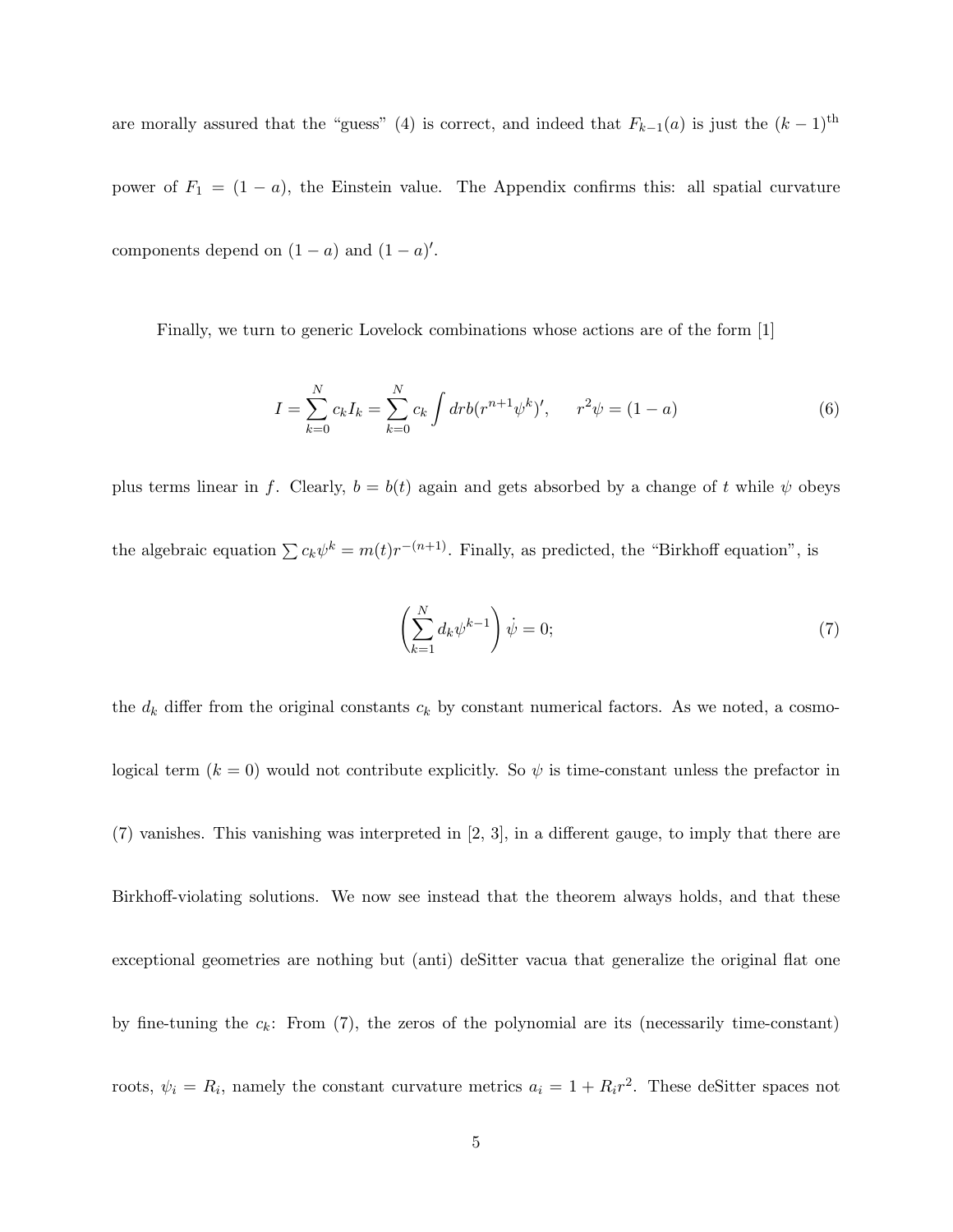only obey Birkhoff, but the effective cosmological constants can be written, upon inserting the  $a_i$ into the a-field equation, in terms of the  $c_k$  coefficients, including (if any) the original  $c_0 = \Lambda$ . Their significance as additional vacua is understood as follows: Suitable choices of the constants in any  $I = \sum \gamma_k R^k$ , Lovelock or not, can be fine-tuned to allow constant curvature spaces for any desired Λ. These vacua actually agree with the seemingly time-dependent spaces of [2, 3] upon transforming the latter to Schwarzschild gauge, namely choosing the coefficient of  $d_n\Omega$  to be  $r^2$ . Finally, this also shows that we have not lost a field equation here either-it has just "solved itself" to yield deSitter!

## Appendix

In this Appendix, we first provide the form of the Riemann tensor for our time-dependent metric ansatz; it depends on five functions, reducing to [1] for  $\dot{a} = \dot{b} = 0$ :

$$
R_{\mu\nu\alpha\beta} = 4A\delta_{\lbrack\mu}^{0}\delta_{\nu\rbrack}^{r}\delta_{\lbrack\alpha}^{0}\delta_{\beta\rbrack}^{r} + 4BZ_{i}\delta_{\lbrack\mu}^{0}\delta_{\nu\rbrack}^{0}\delta_{\lbrack\alpha}^{\theta}\delta_{\beta\rbrack}^{4} + 4CZ_{i}\delta_{\lbrack\mu}^{r}\delta_{\nu\rbrack}^{0}\delta_{\lbrack\alpha}^{r}\delta_{\beta\rbrack}^{4} + 2r^{4}\psi Z_{i}Z_{j}\delta_{\lbrack\mu}^{\theta}\delta_{\nu\rbrack}^{0}\delta_{\lbrack\alpha}^{\theta}\delta_{\beta\rbrack}^{4} + 4DZ_{i}\left(\delta_{\lbrack\mu}^{0}\delta_{\nu\rbrack}^{\theta} \delta_{\lbrack\alpha}^{\alpha}\delta_{\beta\rbrack}^{4} + \delta_{\lbrack\mu}^{r}\delta_{\nu\rbrack}^{\theta} \delta_{\lbrack\alpha}^{\theta}\delta_{\beta\rbrack}^{4}\right), \tag{8}
$$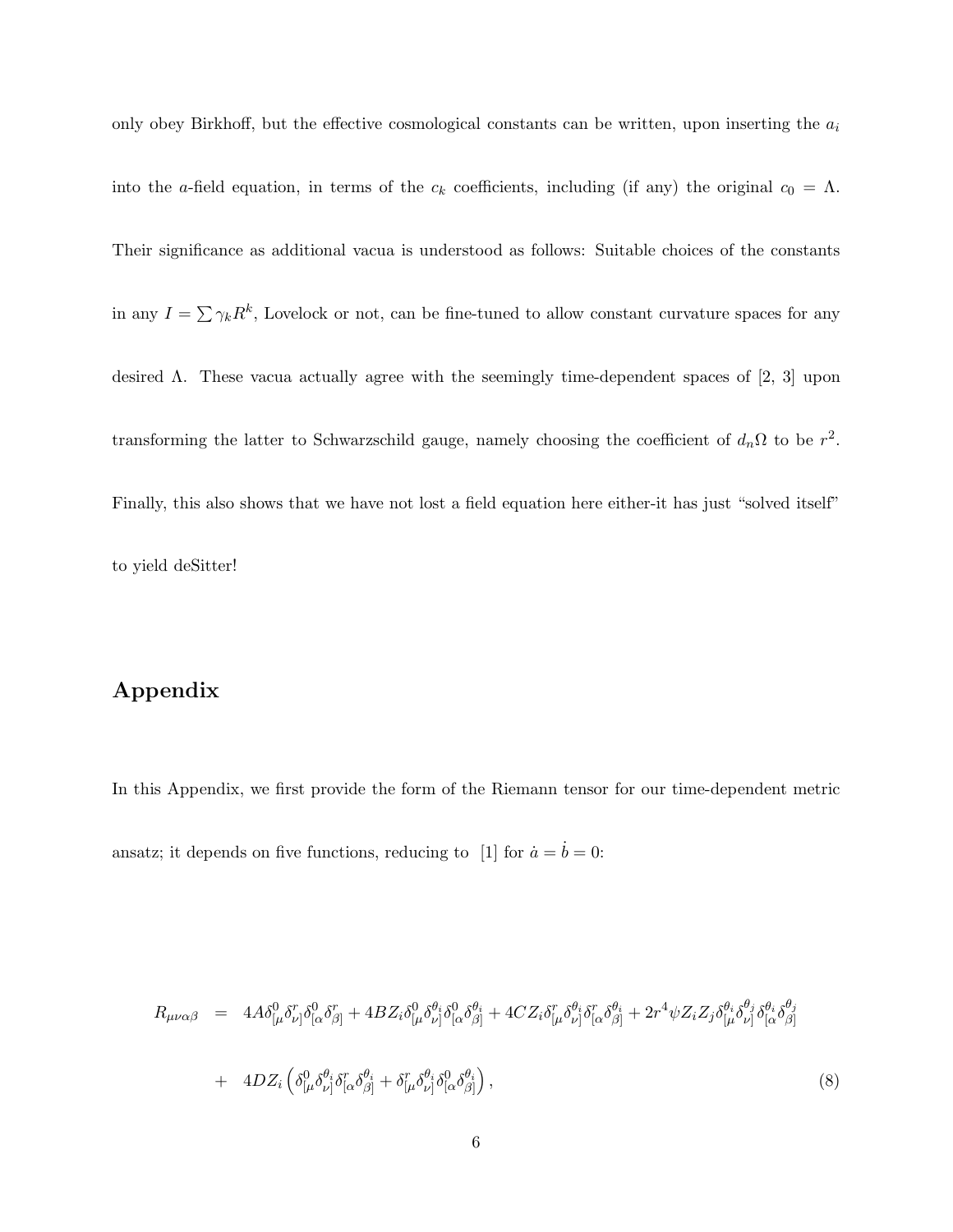$A = \frac{b}{2}$  $\frac{b}{2}[3a'b' + a''b + 2ab''] + \frac{1}{2a}$  $2a^2$  $\sqrt{ }$ −  $\dot a \dot b$  $\frac{a\ddot{b}}{b} + \frac{a\ddot{a} - 2(\dot{a})^2}{a}$ a 1

$$
B = \frac{1}{2}(rab) \left[ a'b + 2ab' \right] \tag{10}
$$

(9)

$$
C = -\frac{a'r}{2a}, \quad D = -\frac{\dot{a}r}{2a}, \quad \psi = \frac{1-a}{r^2}
$$
 (11)

and  $Z_i$  is the  $i^{\text{th}}$  angular component of the metric.

We are interested in relating  $\mathcal{G}^{0r}(k)$  and  $\mathcal{G}^{0r}(k-1)$  to exhibit their "polynomial in  $\psi$ " nature, outlining the steps here. We find that effectively, the Riemann tensor appears in the field equation in the combination

$$
\tilde{R}_{\alpha\beta\gamma\rho} = 2\psi g_{\alpha\beta} g_{\gamma\rho} + 4Dr^{-2} g_{\gamma\rho} \delta^r_{\alpha} \delta^0_{\beta}.
$$
\n(12)

The first term above is  $\mathcal{G}^{0r}(k-1)$  while the second is (in odd dimensions)  $k^{-1}G^{0r}(k)$  when replacing

the  $k^{\text{th}}$  Riemann tensor in the field equation (5). After some algebra, this leads to

$$
\mathcal{G}^{0r}(k) = 2\psi \mathcal{G}^{0r}(k-1) + k^{-1} \mathcal{G}^{0r}(k) \to \mathcal{G}^{0r}(k) = \frac{2k\psi}{k-1} \mathcal{G}^{0r}(k-1),\tag{13}
$$

and so

$$
\mathcal{G}^{0r}(k) = \text{(const.)} \times \psi^{k-1} \mathcal{G}^{0r}(1); \tag{14}
$$

with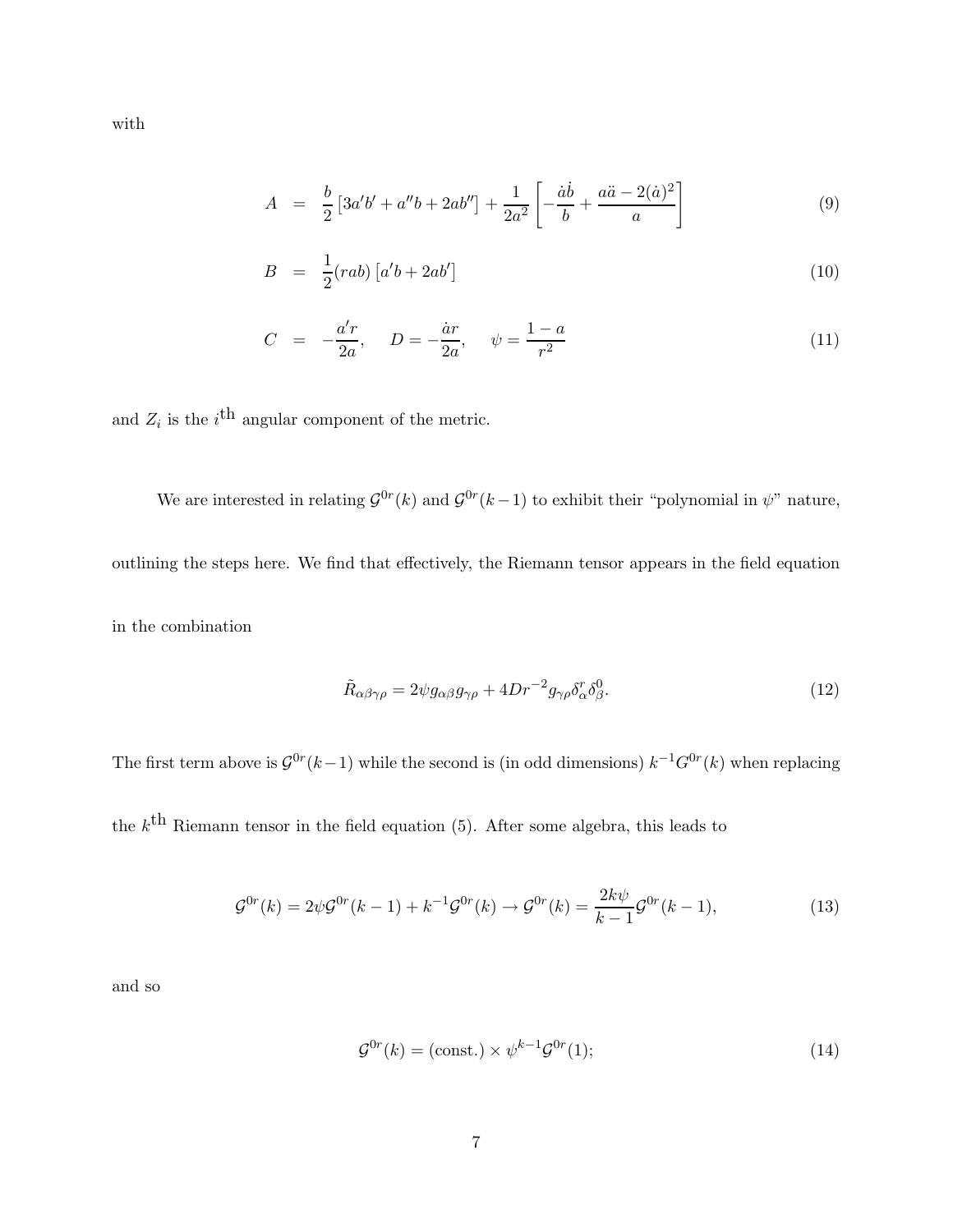the final term here is Einstein, and contains a factor of  $D$  and a product of all the angular dependence but no  $\psi$ .

Our other task here is, for concreteness, to show explicitly in  $D=5$  how the seeming obstructions to Birkhoff are really deSitter vacua, as shown generically in text.

For the metric ansatz:

$$
ds^{2} = -ab^{2}dt^{2} + a^{-1}dr^{2} + 2bf dtdr + r^{2}(d\psi^{2} + \sin^{2}\psi(d\theta^{2} + \sin^{2}\theta d\phi^{2}))
$$
\n(15)

we form the cosmological, Einstein, and Gauss-Bonnett actions

$$
I = \int d^5x \sqrt{-g} \left( \Lambda + R + \alpha (R^2 - 4R^{\mu\nu} R_{\mu\nu} + R^{\mu\nu\alpha\beta} R_{\mu\nu\alpha\beta}) \right), \tag{16}
$$

keeping only terms linear in  $f$  and its derivatives. The field equations at  $f = 0$  read:

$$
\left. \frac{\delta I}{\delta a} \right|_{f=0} = 3(4\alpha(1-a) + r^2)b' = 0 \tag{17}
$$

$$
\left. \frac{\delta I}{\delta b} \right|_{f=0} = \Lambda r^3 + 6r(1-a) - 3r^2 a' - 12\alpha a'(1-a) \tag{18}
$$

$$
\mathcal{G}^{0r} \equiv \left. \frac{\delta I}{\delta f} \right|_{f=0} = -3(r^2 + 4\alpha(1-a))\dot{a}a^{-1}.
$$
 (19)

Now consider the obstruction,  $4\alpha(1-a) + r^2 = 0$ , to Birkhoff. This is just  $a = 1 + \frac{r^2}{4\alpha}$  $rac{r^2}{4\alpha}$ , vacuum